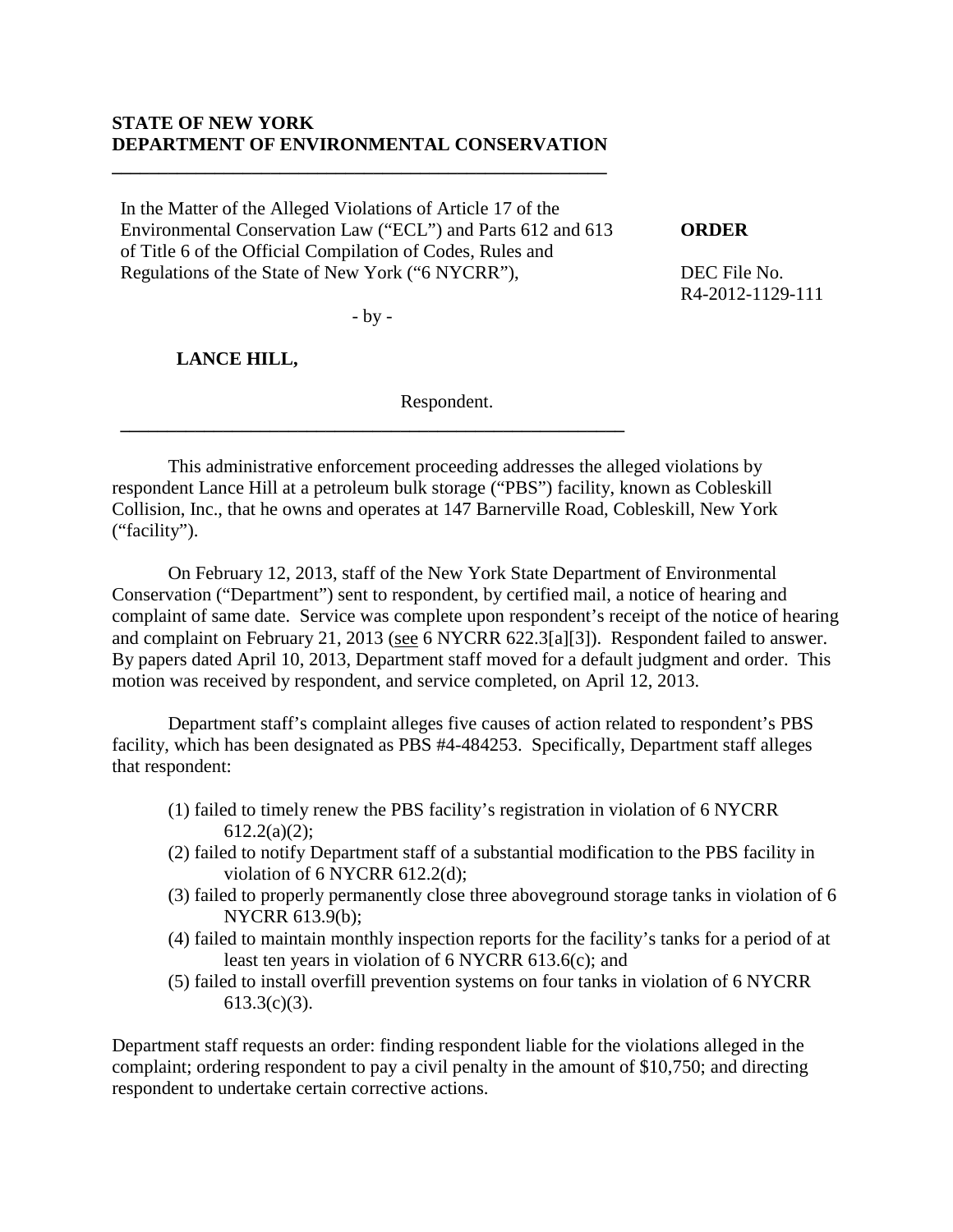The matter was assigned to Administrative Law Judge ("ALJ") P. Nicholas Garlick, who prepared the attached default summary report, which I adopt as my decision in this matter subject to my comments below. As set forth in the ALJ's report, respondent Lance Hill failed to answer the complaint in this matter, and the ALJ recommends that Department staff's motion for a default judgment be granted. I concur that staff is entitled to a default judgment pursuant to 6 NYCRR 622.15. Review of the documents submitted established that all the requirements of 6 NYCRR 622.15 have been met. In addition, the proof submitted on Department staff's motion, including the August 30, 2012 notice of violation, the May 23, 2007 PBS application, the expired PBS certificate, and the February 12, 2013 facility information report, together with the allegations of the complaint, is sufficient to establish the violations charged (see Matter of Queen City Recycling Center, Inc., Decision and Order of the Commissioner, Dec. 12, 2013, at 2-3; Matter of Farmer, Decision and Order of the Commissioner, Oct. 22, 2009, at 3).

Department staff's civil penalty request of \$10,750 includes the following: (1) for the first cause of action, a total payable civil penalty of \$1,000; (2) for the second cause of action, a total payable civil penalty of \$1,000; (3) for the third cause of action, a total payable civil penalty of \$6,000 (\$2,000 per tank for each of three aboveground tanks referenced in this cause of action); (4) for the fourth cause of action, a total payable civil penalty of \$1,750 (\$250 per tank for each of seven tanks referenced in this cause of action); and (5) for the fifth cause of action, a total payable civil penalty of \$1,000 (\$250 per tank for each of four tanks referenced in this cause of action). In determining the appropriate requested penalty in this case, Department staff considered the applicable guidance documents and the following factors: the critical nature of the requirements violated by respondent to the Department's petroleum bulk storage program; the potential threat to human health and the environment from petroleum contamination; and the pervasive nature of the violations and respondent's indifference to compliance. Based on this record, the \$10,750 payable civil penalty for the violations alleged in the complaint is authorized and appropriate. Respondent shall pay this penalty within thirty (30) days of the service of this order upon him.

In addition, Department staff requests language in the order directing respondent to: (1) within ten (10) days of the effective date of this order, submit to Department staff an updated and accurate PBS application; (2) within thirty (30) days of the effective date of this order, submit a plan to Department staff indicating whether tanks #3, #4 and #6 will be properly permanently closed or brought into compliance, and a schedule for achieving such compliance; (3) submit monthly inspection reports for all remaining active tanks for three months from the effective date of this order (that is April, May and June 2015); and (4) within thirty (30) days of the effective date of this order, submit documentation showing that the required overfill prevention gauges or equivalent devices have been installed on all active tanks. Based on this record, these actions are warranted and appropriate.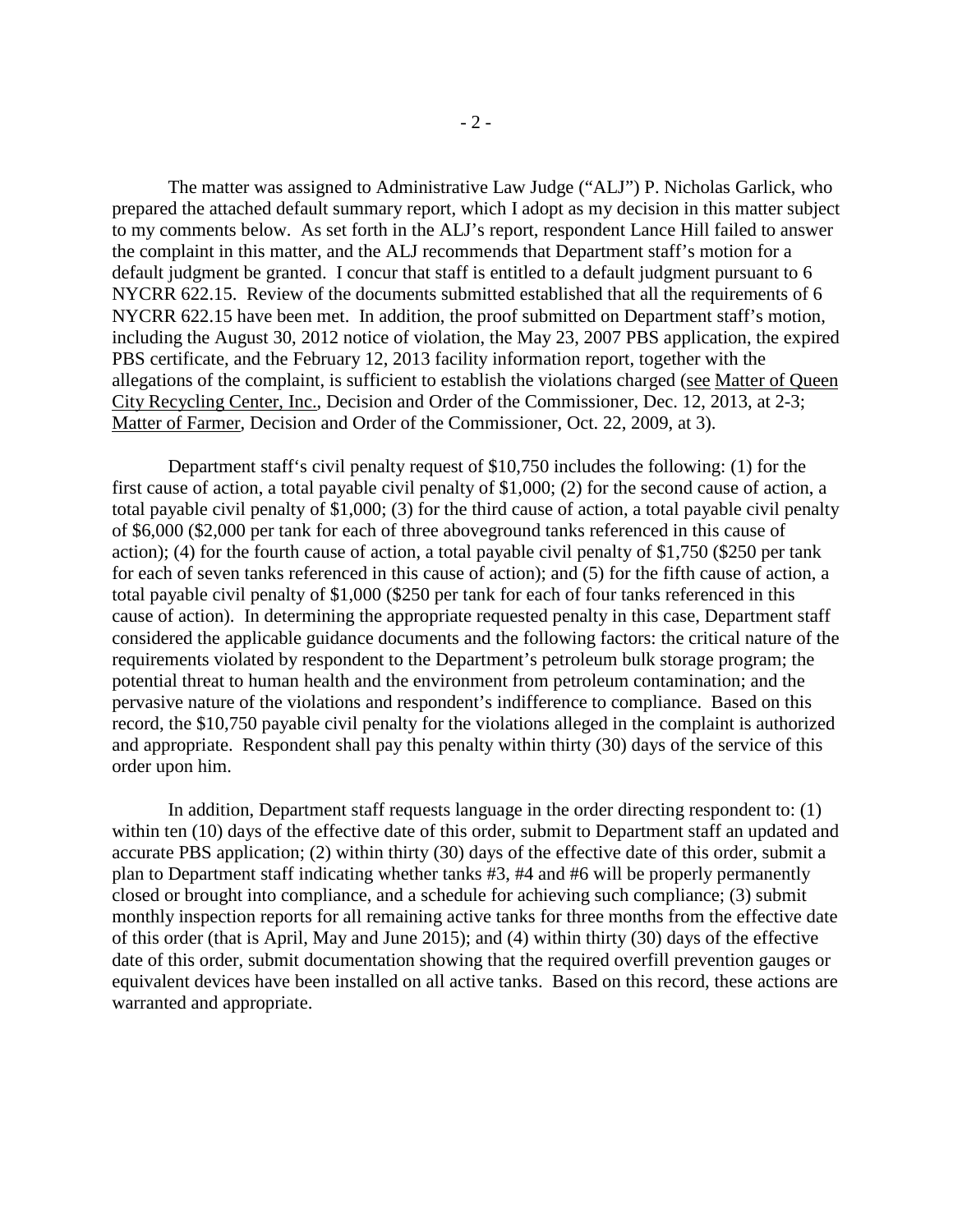# **NOW, THEREFORE,** having considered this matter and being duly advised, it is **ORDERED** that:

- I. Department staff's motion for a default judgment pursuant to 6 NYCRR 622.15 is granted. By failing to answer the complaint in this matter, respondent Lance Hill waived his right to be heard at the hearing. Accordingly, the allegations of the complaint are deemed to have been admitted by respondent.
- II. Based upon the allegations of the complaint and the documents submitted in support of the motion, respondent Lance Hill, at a PBS facility he owns and operates and which is located at 147 Barnerville Road, Cobleskill, New York, has violated:

-- 6 NYCRR 612.2(a)(2), by failing to timely renew the PBS facility's registration, which expired on May 25, 2012;

-- 6 NYCRR 612.2(d), by failing to notify Department staff of a substantial modification to the PBS facility, specifically the removal of aboveground storage tanks #5 and #7 from the facility;

-- 6 NYCRR 613.9(b), by failing to properly permanently close three aboveground storage tanks, specifically tanks #3, #4, and #6;

-- 6 NYCRR 613.6(c), by failing to maintain monthly inspection reports for the facility's aboveground storage tanks for a period of at least ten years; and -- 6 NYCRR 613.3(c)(3), by failing to install overfill prevention systems on four aboveground storage tanks, specifically tanks #2, #3, #4, and #6.

III. Within thirty (30) days of the service of this order upon respondent Lance Hill, respondent shall pay a civil penalty in the amount of ten thousand seven hundred and fifty dollars (\$10,750). Payment shall be made in the form of a certified check, cashier's check, or money order payable to the New York State Department of Environmental Conservation. The penalty payment shall be mailed or otherwise delivered to the following address:

> New York State Department of Environmental Conservation Region 4 Office 1130 North Westcott Road Schenectady, New York 12306 Attention: Richard Ostrov, Esq., Regional Attorney.<sup>[1](#page-2-0)</sup>

IV. Respondent Lance Hill shall, within ten (10) days of the service of this order upon respondent, submit to Department staff an updated and accurate PBS application for PBS facility #4-484253.

 $\overline{a}$ 

<span id="page-2-0"></span> $1$  Jill Phillips, Esq., the assistant regional attorney in DEC Region 4 who handled this matter, is now with another State agency. Accordingly, communications are hereby being directed to the Regional Attorney for DEC Region 4.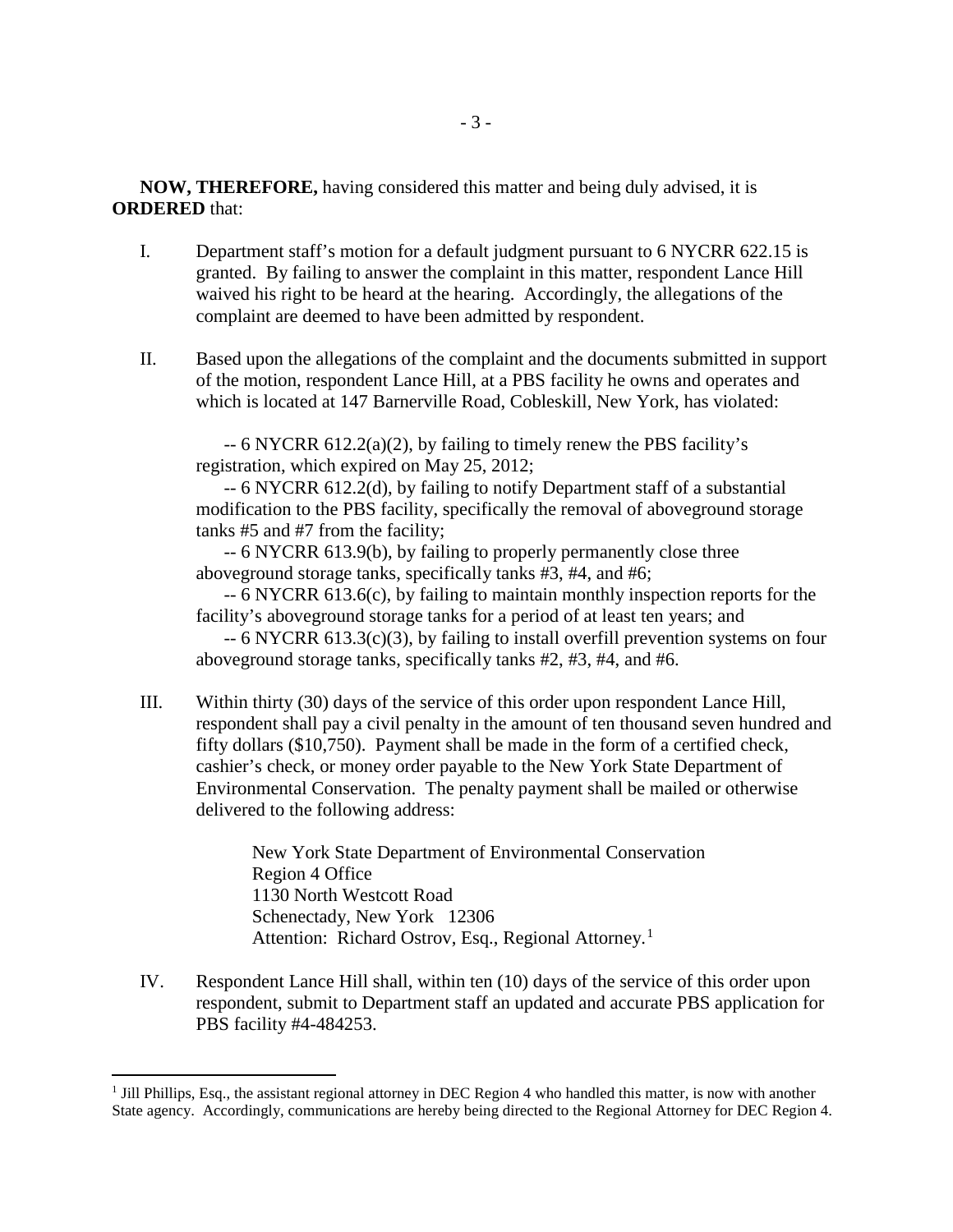- V. Respondent Lance Hill shall, within thirty (30) days of the service of this order upon him, submit a plan to Department staff indicating whether aboveground storage tanks #3, #4 and #6 will be properly permanently closed or brought into compliance, and provide a schedule for achieving such compliance.
- VI. Respondent Lance Hill shall submit monthly inspection reports for all remaining active tanks at the facility to the Department for the months of April, May and June 2015.
- VII. Respondent Lance Hill shall, within thirty (30) days of the service of this order upon him, submit documentation showing that the required overfill prevention gauges or equivalent devices have been installed on all active tanks at the facility or provide documentation that such tanks have been properly permanently closed.
- VIII. Any questions or other correspondence regarding this order shall also be directed to Richard Ostrov, Esq., at the address referenced in paragraph III of this order.
- IX. The provisions, terms and conditions of this order shall bind respondent Lance Hill, and his agents, successors and assigns, in any and all capacities.

For the New York State Department of Environmental Conservation

By: \_\_\_\_\_\_\_\_\_\_/s/\_\_\_\_\_\_\_\_\_\_\_

Joseph J. Martens Commissioner

Dated: March 10, 2015 Albany, New York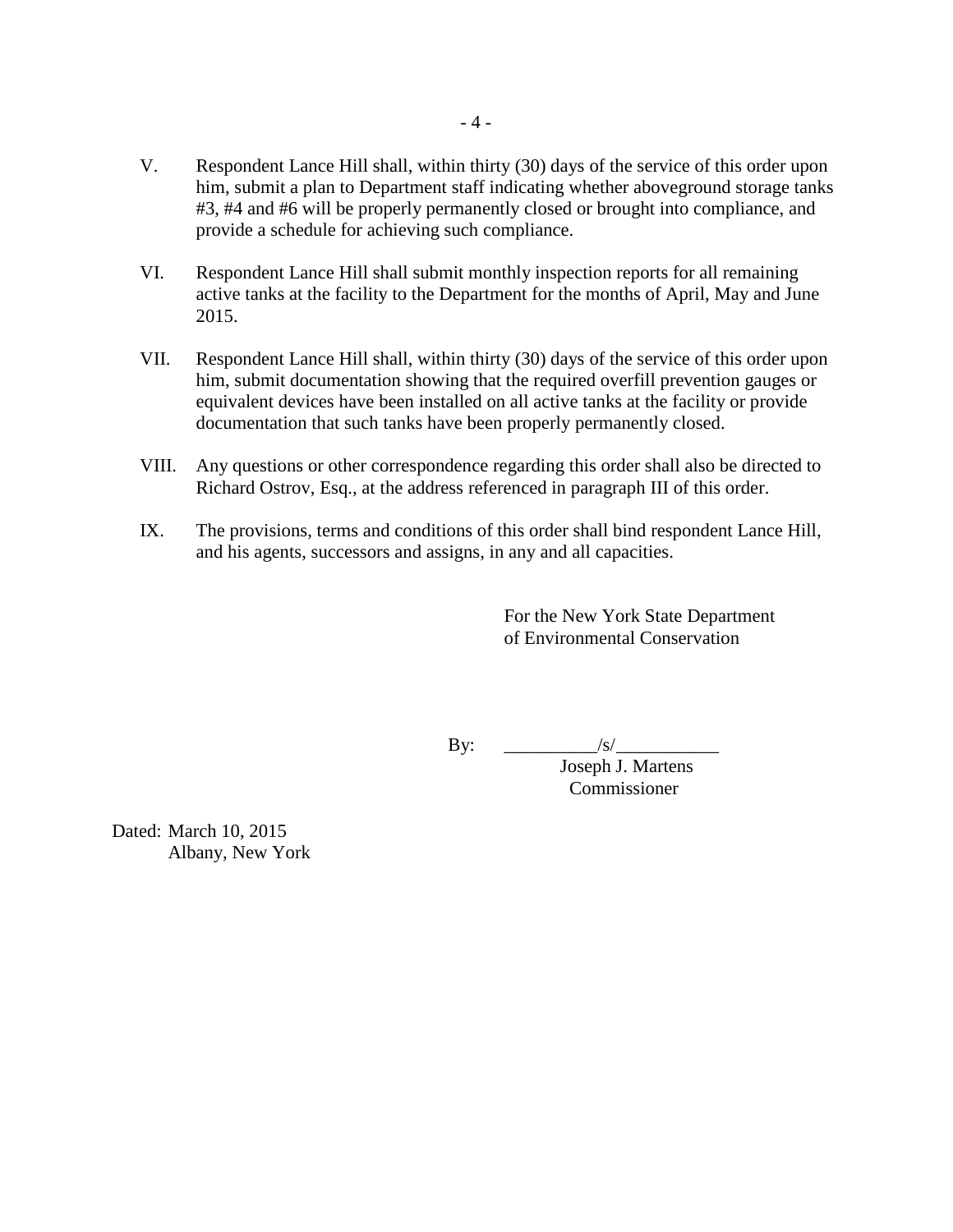# STATE OF NEW YORK DEPARTMENT OF ENVIRONMENTAL CONSERVATION

------------------------------------------------------------------------X

In the Matter of the Alleged Violations of Article 17 of the New York State Environmental Conservation Law and DEFAULT SUMMARY Parts 612 and 613 of Title 6 of the Official Compilation REPORT of Codes, Rules and Regulations of the State of New York ("6 NYCRR"), DEC File #

R4-2012-1129-111

-by-

## **LANCE HILL,**

Respondent.

-------------------------------------------------------------------------X

This summary report addresses a motion for default judgment, pursuant to 6 NYCRR 622.15, by staff of the New York State Department of Environmental Conservation ("Department Staff") against Lance Hill ("respondent"). Mr. Hill owns and operates a petroleum bulk storage ("PBS") facility (PBS #4-484253"), known as Cobleskill Collision, Inc., located at 147 Barnerville Road, Cobleskill, New York (Schoharie County).

Department staff served a notice of hearing and complaint upon respondent by certified mail on February 21, 2013. The respondent failed to answer, though such answer was due on or before March 13, 2013. By papers dated April 10, 2013, Department Staff moved for a default judgment and order. This motion was served on respondent on April 12, 2013. Department staff's motion papers included: (1) a cover letter; (2) the notice of motion for default and judgment; (3) the motion for default judgment and order; (4) the affirmation of Department staff counsel Jill Phillips; and (5) an affidavit of service for the default motion. Attached to Ms. Phillips' affirmations are: (1) an affidavit of service of the notice of hearing and complaint and postal receipts; (2) a copy of the complaint and cover letter; (3) cover letters dated December 3, 2012 and January 4, 2013 regarding settlement of this matter; (4) a copy of an August 30, 2012 notice of violation; (5) copies of the respondent's PBS application (dated May 25, 2007), his PBS Certificate (which expired on May 25, 2012), and his PBS facility information report; and (6) a proposed order.

Department staff's complaint alleged five causes of action related to an inspection of the respondent's PBS facility on August 29, 2012. Specifically, Department staff alleges that the respondent: (1) failed to timely renew the PBS facility's registration in violation of 6 NYCRR 612.2(a)(2); (2) failed to notify Department Staff of a substantial modification to the PBS facility in violation of 6 NYCRR 612.2(d); (3) failed to properly permanently close three aboveground storage tanks ("ASTs") in violation of 6 NYCRR 613.9(b); (4) failed to maintain monthly inspection reports for the facility's tanks for a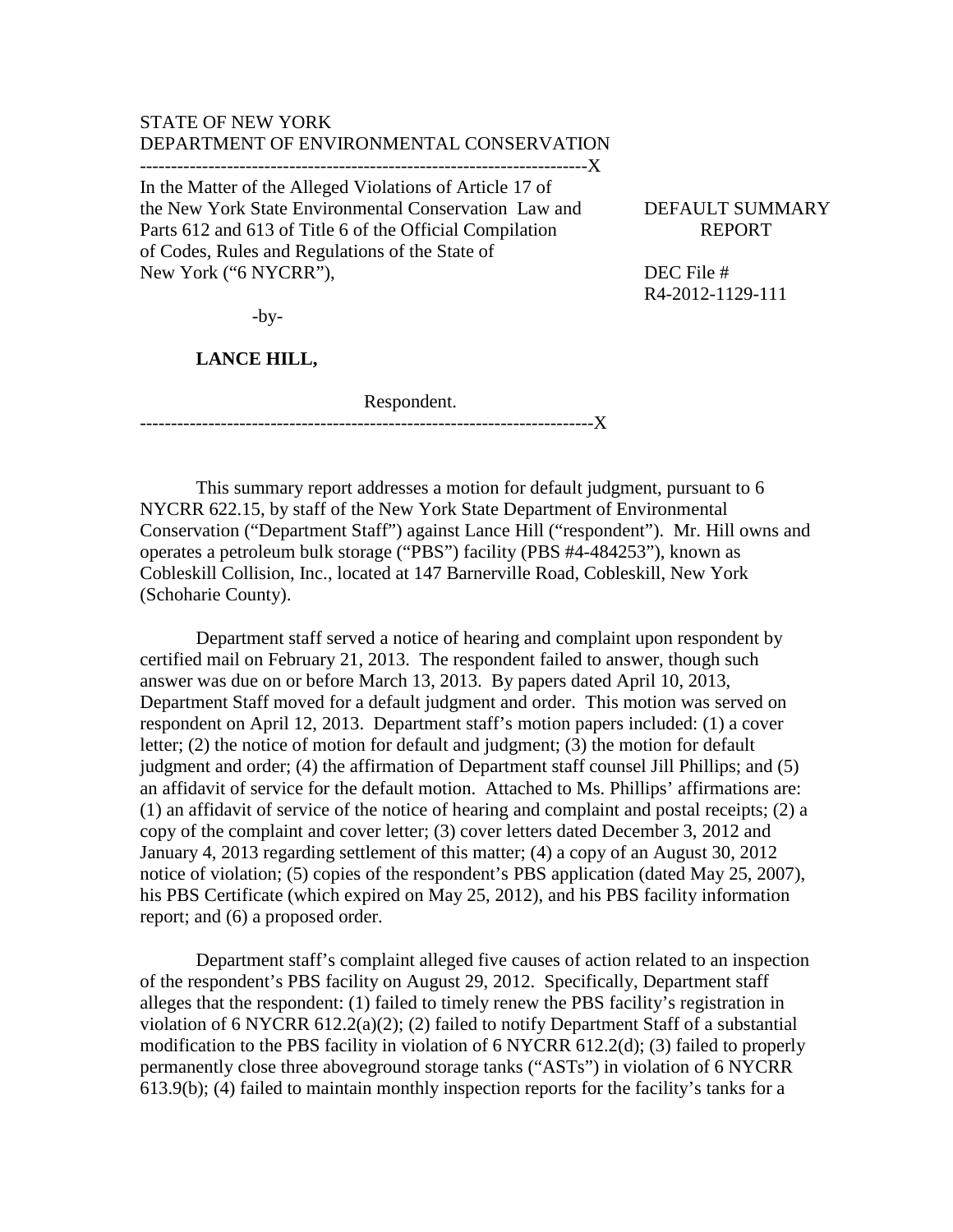period of at least ten years in violation of 6 NYCRR 613.6(c); and (5) failed to install overfill prevention systems on four tanks in violation of 6 NYCRR 613.3(c)(3).

The complaint seeks an order of the Commissioner: (1) finding respondent liable for the violations alleged in the complaint; and (2) ordering respondent to pay a civil penalty in the amount of \$10,750. In addition, Department staff request that the Commissioner include language in his order directing respondent to: (1) within ten days of the effective date of the Order, submit to Department staff an updated and accurate PBS application; (2) within 30 days of the effective date of the order, submit a plan to Department staff indicating whether ASTs #3, #4 and #6 will be properly permanently closed or brought into compliance and a schedule for achieving such compliance; (3) submit monthly inspection reports for all remaining active tanks for three months from the effective date of the order; and (4) within 30 days of the effective date of the order to submit documentation showing that the required overfill prevention gauges or equivalent devices have been installed on all active tanks.

#### Default Provisions

Subdivision 622.15(a) of 6 NYCRR (default procedures) provides that a respondent's failure to file a timely answer, or other specified failures to respond, constitutes a default and a waiver of a respondent's right to a hearing. Subdivision 622.15(b) of 6 NYCRR states that a motion for default judgment must contain: "(1) proof of service upon the respondent of the notice of hearing and complaint or such other document which commenced the proceeding; (2) proof of the respondent's failure to appear or failure to file a timely answer; and (3) a proposed order." Pursuant to prior Commissioner's decisions, Department staff is also expected to submit some proof of the violations alleged, including a copy of any PBS facility registration, PBS facility information report and notice of violation (see Matter of Farmer, Decision and Order of the Commissioner, Oct. 22, 2009).

In Matter of Alvin Hunt d/b/a Our Cleaners (Decision and Order of the Commissioner, July 25, 2006), the Commissioner set forth the process to be followed by an administrative law judge (ALJ) in reviewing a default motion. First, an examination of the proof of service of notice of hearing and complaint is required as well as the proof of the respondent's failure to appear or file a timely answer. Then, an ALJ must consider whether the complaint states a claim upon which relief may be granted and if so, whether the penalty and any remedial measures sought by staff are warranted and sufficiently supported.

In this case, Department Staff has met the requirements of 6 NYCRR 622.15 and the complaint sets forth five causes of action for which relief can be granted. The complaint alleges that the respondent (1) failed to timely renew the PBS facility's registration in violation of 6 NYCRR 612.2(a)(2); (2) failed to notify Department staff of a substantial modification to the PBS facility in violation of 6 NYCRR 612.2(d); (3) failed to properly permanently close three aboveground storage tanks in violation of 6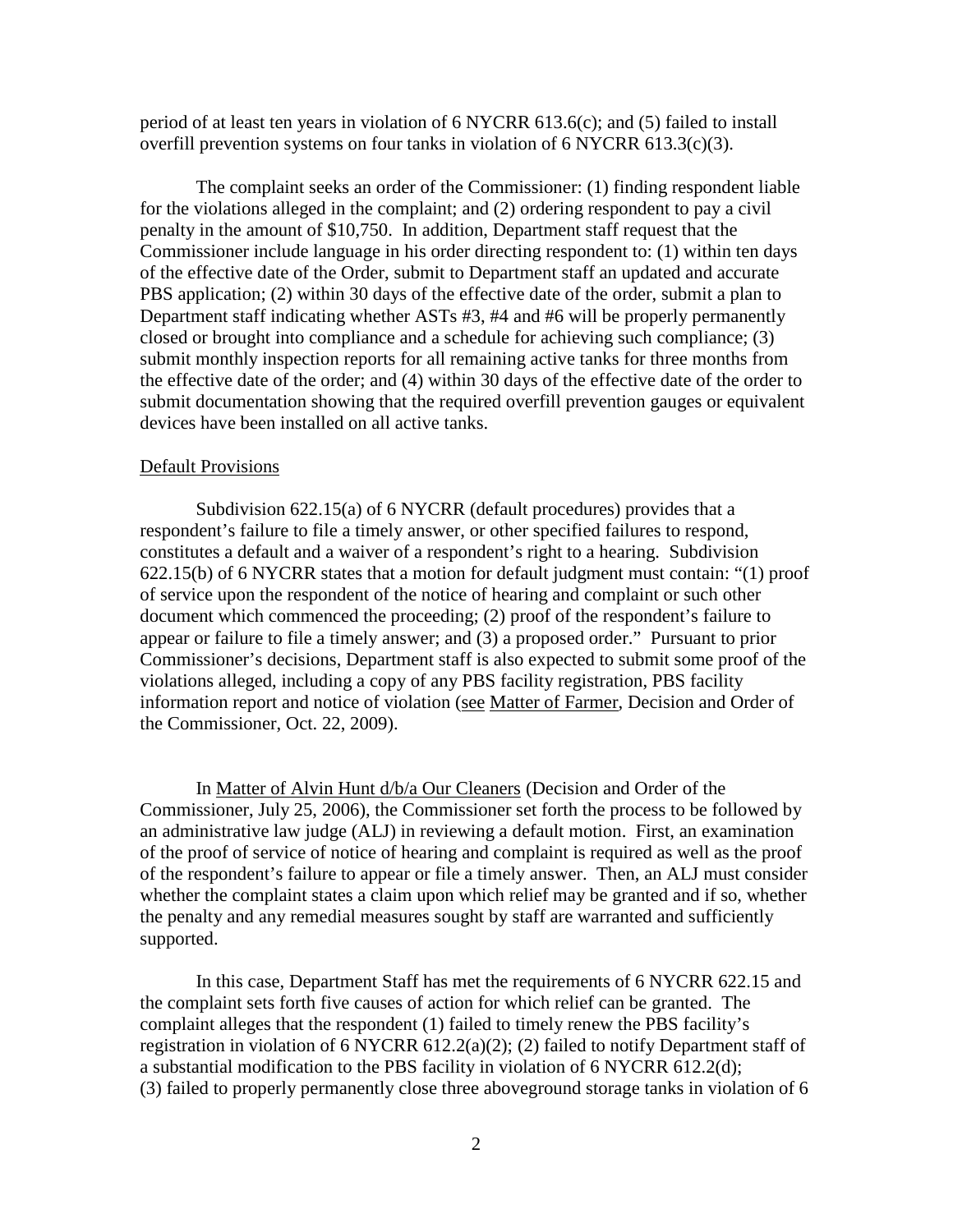NYCRR 613.9(b); (4) failed to maintain monthly inspection reports for the facility's tanks for a period of at least ten years in violation of 6 NYCRR 613.6(c); and (5) failed to install overfill prevention systems on four tanks in violation of 6 NYCRR 613.3(c)(3). Based on the information included in Department Staff's papers, Department Staff is entitled to a default judgment in this matter.

As the Commissioner stated in Hunt, "a defaulting respondent is deemed to have admitted the factual allegations of the complaint and all reasonable inferences that flow from them [citations omitted]." Accordingly, the findings of fact set forth below are based upon the documents submitted into the record, as identified in the attached exhibit list.

## Applicable Regulatory Provisions

Regulations dealing with the registration of petroleum storage facilities applicable to the respondent are found at 6 NYCRR part 612 and those applicable to the handling and storage of petroleum are found at 6 NYCRR part 613. Section 612.2(a)(2) of 6 NYCRR requires PBS facilities to renew their registrations every five years. Section 612.2(d) of 6 NYCRR requires owners of PBS facilities to notify Department Staff within thirty days prior to substantially modifying a facility. Section 613.9(b) of 6 NYCRR sets forth the requirements that must be met to permanently take a tank out-of-service. Section 613.6(c) of 6 NYCRR requires inspection reports for aboveground tanks be maintained for at least ten years.

Parts 612 and 613 were promulgated pursuant to the Department's authority to regulate the storage and handling of petroleum found in titles 3 and 10 of article 17 of the ECL. ECL 71-1929 provides that any person who violates any provision of, or who fails to perform any duty imposed by titles 1 through 11 inclusive and title 19 of article 17, or the rules, regulations, orders or determinations of the Commissioner promulgated thereto or the terms of any permit issued thereunder, shall be liable for a penalty not to exceed thirty-seven thousand five hundred dollars per day.

#### Findings of Fact and Conclusions of Law

- 1. Respondent Lance Hill owns and operates a PBS facility ("PBS #4-484253") known as Cobleskill Collision, Inc. which is located at 147 Barnerville Road, Cobleskill, New York (Schoharie County).
- 2. On August 29, 2012, Department Staff performed an inspection of the facility and detected several violations which were communicated to the respondent in a notice of violation dated August 30, 2012.
- 3. Respondent failed to comply with: (1) 6 NYCRR 612.2(a)(2) by failing to timely renew the PBS facility's registration which expired on May 25, 2012; (2) 6 NYCRR 612.2(d) by failing to notify Department Staff of a substantial modification to the PBS facility, specifically the removal of ASTs #5 and #7 from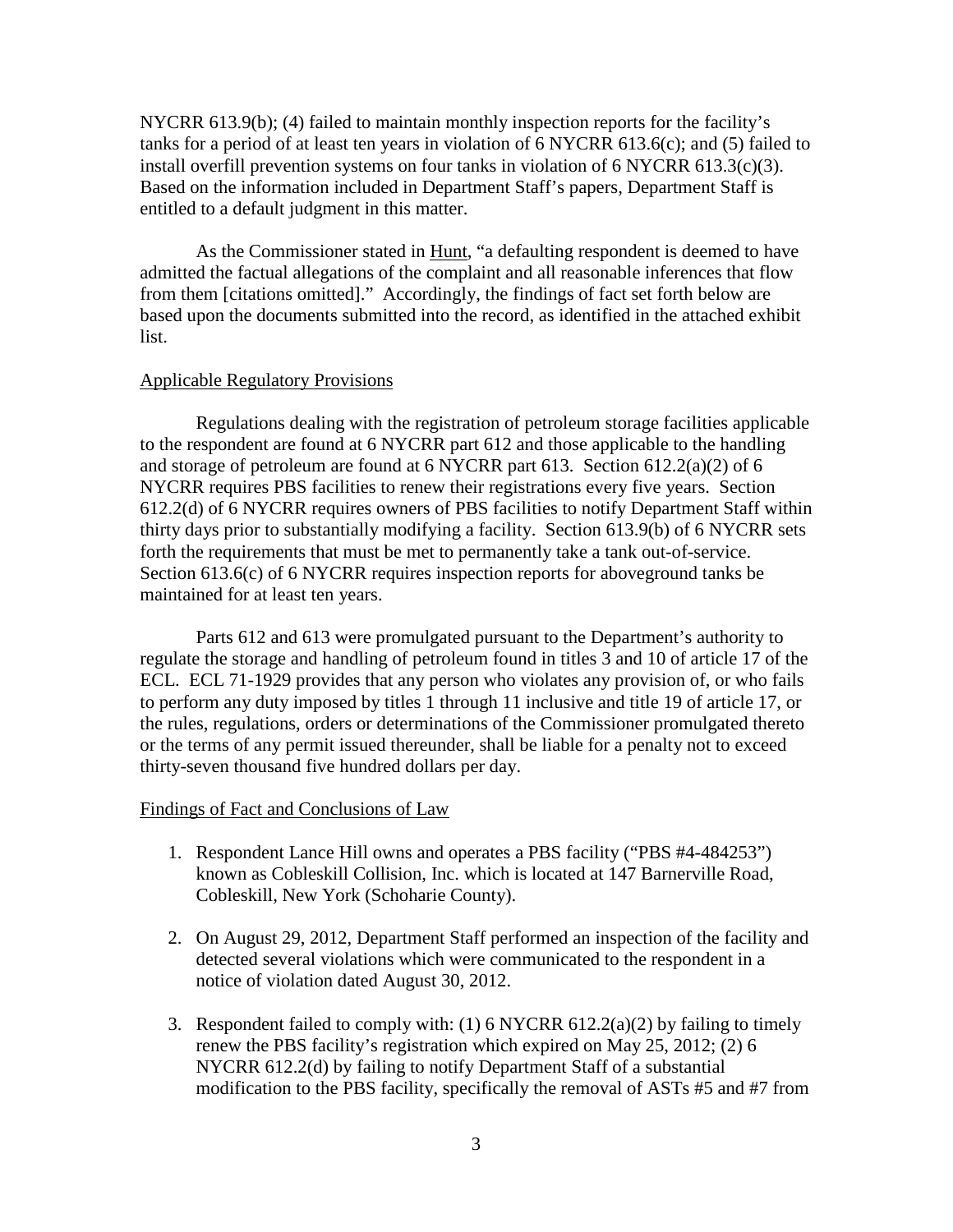the facility; (3) 6 NYCRR 613.9(b) by failing to properly permanently close three ASTs #3, #4, and #6; (4) 6 NYCRR 613.6(c) by failing to maintain monthly inspection reports for the facility's seven tanks for a period of at least ten years; and  $(5)$  6 NYCRR 613.3(c)(3) by failing to install overfill prevention systems on four tanks, ASTs #2, #3, #4, and #6.

- 4. On February 21, 2013, Department Staff served the respondent with the notice of hearing and the complaint via certified mail. The respondent's time to answer expired on or before March 13, 2013. The respondent was also served with a copy of the motion for a default judgment and order on April 12, 2013.
- 5. The respondent failed to answer the complaint.
- 6. The \$10,750 penalty and remedial and corrective relief sought by Department staff are authorized and warranted on this record.

### Discussion

The record of this proceeding demonstrates that respondent failed to comply with: (1) 6 NYCRR 612.2(a)(2) by failing to timely renew the PBS facility's registration which expired on May 25, 2012; (2) 6 NYCRR 612.2(d) by failing to notify Department Staff of a substantial modification to the PBS facility, specifically the removal of ASTs #5 and #7 from the facility; (3) 6 NYCRR 613.9(b) by failing to properly permanently close three ASTs #3, #4, and #6; (4) 6 NYCRR 613.6(c) by failing to maintain monthly inspection reports for the facility's seven tanks for a period of at least ten years; and (5) 6 NYCRR  $613.3(c)(3)$  by failing to install overfill prevention systems on four tanks, ASTs #2, #3, #4, and #6.

The record shows that respondent was served with the complaint on February 21, 2013 and did not answer the complaint. The respondent was also served with a copy of Department Staff's motion for a default judgment and order on April 12, 2013. The Department is entitled to a default judgment in this matter pursuant to the provisions of 6 NYCRR 622.15.

According to the affirmation of Department staff counsel Jill Phillips, the requested penalty is reasonable and appropriate. Department staff is seeking a total payable civil penalty of \$10,750 which is the sum of the following components: (1) for the first cause of action a total payable civil penalty of \$1,000; (2) for the second cause of action a total payable civil penalty of \$1,000; (3) for the third cause of action a total payable civil penalty of \$6,000 (\$2,000 per tank for each of three tanks); (4) for the fourth cause of action a total payable civil penalty of \$1,750 (\$250 per tank for each of seven tanks); and (5) for the fifth cause of action a total payable civil penalty of \$1,000 (\$250 per tank for each of four tanks).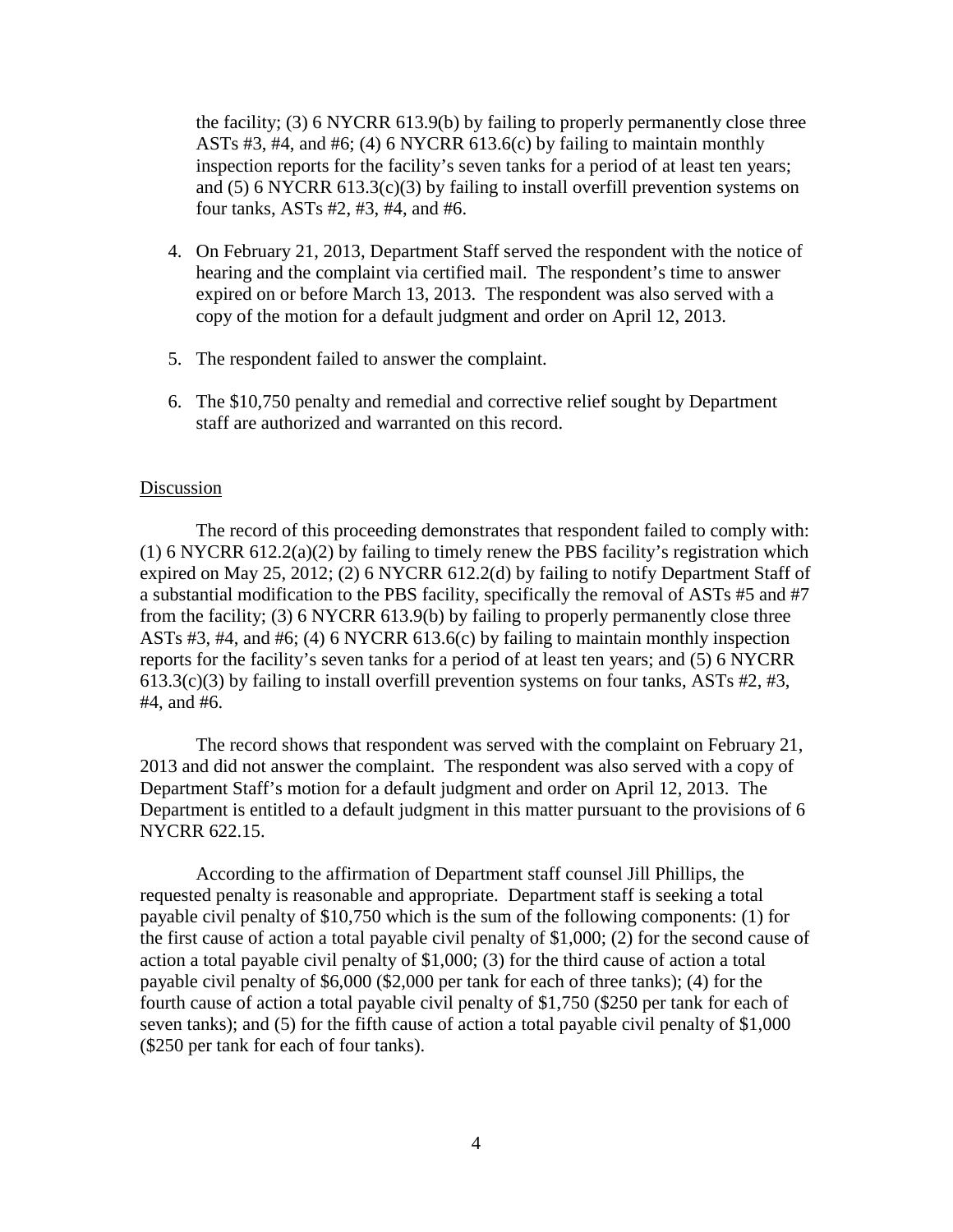In her affirmation, Department staff counsel Phillips states that consideration was given to the Department's Civil Penalty Policy (DEE-1, issued June 20, 1990) and the Department's Petroleum Bulk Storage Inspection Enforcement Policy (DEE-22, issued May 21, 2003). Ms. Phillips notes that the statutory maximum civil penalty for these violations is \$37,500 per day, as authorized by ECL 71-1929. In determining the appropriate requested penalty in this case, Department staff considered the following factors: (1) the critical nature of the requirements violated by the respondent to the Department's petroleum bulk storage program; (2) the potential threat to human health and the environment from petroleum contamination; and (3) the pervasive nature of the violations and the respondent's indifference to compliance. Based on this record, the \$10,750 payable civil penalty for the violations alleged in the complaint is authorized and appropriate.

Department staff also requests language in the Commissioner's order that directs respondent to: (1) within ten days of the effective date of the Order, submit to Department staff an updated and accurate PBS application; (2) within 30 days of the effective date of the order, submit a plan to Department staff indicating whether tanks AST #3, #4 and #6 will be properly permanently closed or brought into compliance and a schedule for achieving such compliance; (3) submit monthly inspection reports for all remaining active tanks for three months from the effective date of the order; and (4) within 30 days of the effective date of the order submit documentation showing that the required overfill prevention gauges or equivalent devices have been installed on all active tanks. Based on this record, this request is authorized and appropriate.

## Recommendation

Based upon the foregoing, I recommend that the Commissioner issue an order:

- 1. granting Department staff's motion for default, finding respondent in default pursuant to the provisions of 6 NYCRR 622.15 for failing to answer the complaint;
- 2. finding respondent in violation of: (1) 6 NYCRR 612.2(a)(2) by failing to timely renew the PBS facility's registration which expired on May 25, 2012; (2) 6 NYCRR 612.2(d) by failing to notify Department staff of a substantial modification to the PBS facility, specifically the removal of ASTs #5 and #7 from the facility; (3) 6 NYCRR 613.9(b) by failing to properly permanently close three ASTs  $#3, #4,$  and  $#6$ ; (4) 6 NYCRR 613.6(c) by failing to maintain monthly inspection reports for the facility's seven tanks for a period of at least ten years in; and (5) 6 NYCRR 613.3(c)(3) by failing to install overfill prevention systems on four tanks, ASTs #2, #3, #4, and #6.
- 3. directing respondent to pay a total civil penalty in the amount of \$10,750 (ten thousand seven hundred and fifty dollars); and